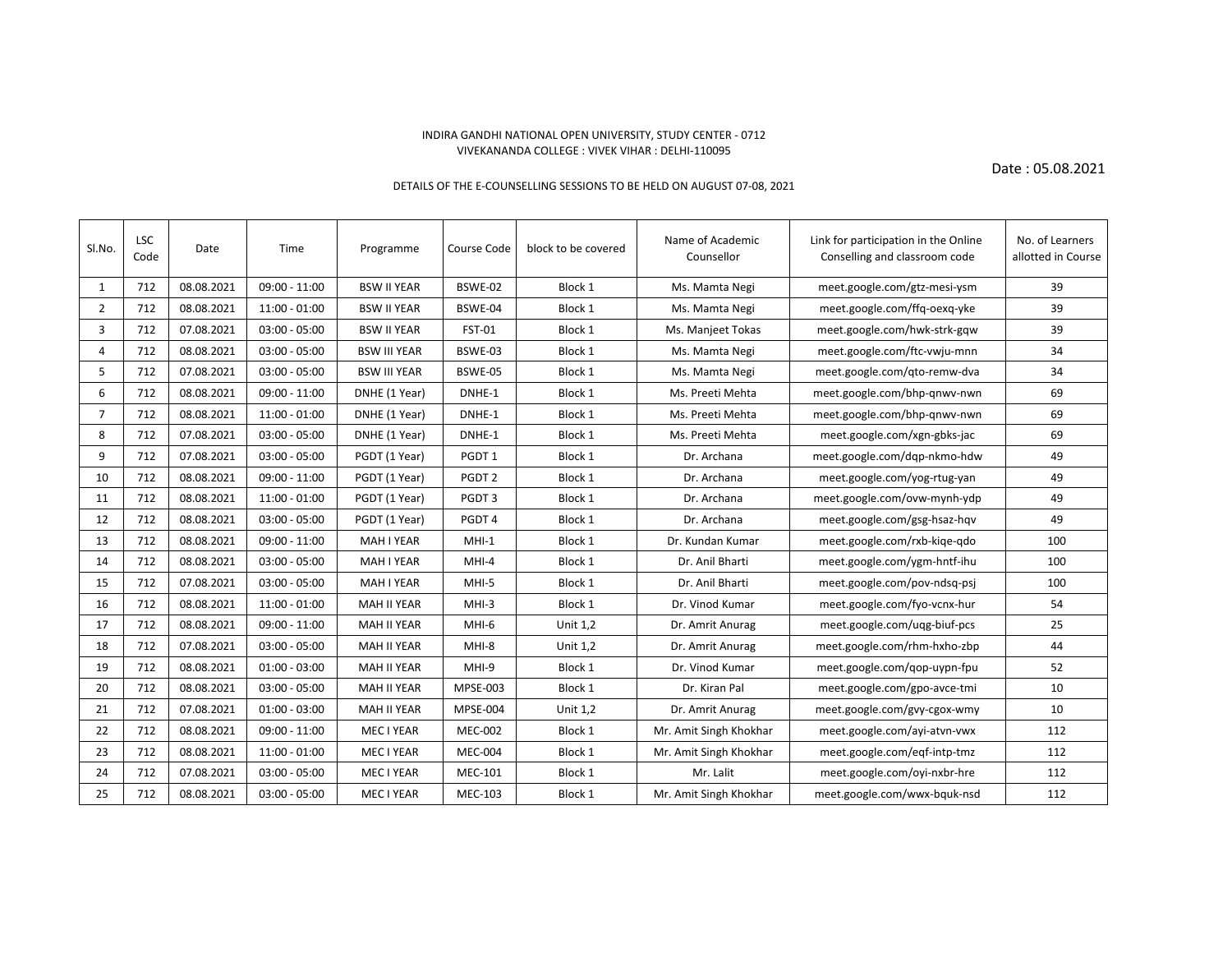| Sl.No. | <b>LSC</b><br>Code | Date       | Time            | Programme          | Course Code    | block to be covered | Name of Academic<br>Counsellor | Link for participation in the Online<br>Conselling and classroom code | No. of Learners<br>allotted in Course |
|--------|--------------------|------------|-----------------|--------------------|----------------|---------------------|--------------------------------|-----------------------------------------------------------------------|---------------------------------------|
| 26     | 712                | 08.08.2021 | $09:00 - 11:00$ | <b>MEC II YEAR</b> | <b>MEC-007</b> | Block 1             | Mr. Lalit                      | meet.google.com/ifg-rmqc-thj                                          | 55                                    |
| 27     | 712                | 08.08.2021 | $11:00 - 01:00$ | MEC II YEAR        | <b>MEC-106</b> | Block 1             | Mr. Lalit                      | meet.google.com/aer-mtyh-vsu                                          | 55                                    |
| 28     | 712                | 07.08.2021 | $03:00 - 05:00$ | MEC II YEAR        | <b>MEC-108</b> | Block 1             | Mr. Amit Singh Khokhar         | meet.google.com/mhk-ahbt-gxa                                          | 55                                    |
| 29     | 712                | 08.08.2021 | $01:00 - 03:00$ | MEC II YEAR        | MECE-001       | Block 1             | Mr. T.P. Pandey                | meet.google.com/kkh-dosh-ahc                                          | $\overline{7}$                        |
| 30     | 712                | 08.08.2021 | $09:00 - 11:00$ | MEG I YEAR         | MEG-1          | Block 1             | Dr. Amit Kumar                 | meet.google.com/shq-bkrj-qdx                                          | 149                                   |
| 31     | 712                | 08.08.2021 | $11:00 - 01:00$ | MEG I YEAR         | MEG-2          | Block 1             | Dr. Amit Kumar                 | meet.google.com/gjx-jjmm-hno                                          | 149                                   |
| 32     | 712                | 08.08.2021 | $03:00 - 05:00$ | MEG I YEAR         | MEG-3          | Block 1             | Mr. Anand Kumar Singh          | meet.google.com/uzv-sduv-uyj                                          | 149                                   |
| 33     | 712                | 07.08.2021 | $03:00 - 05:00$ | MEG I YEAR         | MEG-4          | Block 1             | Dr. Amit Kumar                 | meet.google.com/bfr-qmhq-fbu                                          | 149                                   |
| 34     | 712                | 07.08.2021 | $03:00 - 05:00$ | <b>MEG II YEAR</b> | MEG-7          | Block 1             | Mr. Anand Kumar Singh          | meet.google.com/paj-nwdu-gfm                                          | 84                                    |
| 35     | 712                | 08.08.2021 | $09:00 - 11:00$ | MHD I YEAR         | MHD-02         | Block 1             | Dr. Avadesh Kumar              | meet.google.com/oih-psic-eyj                                          | 101                                   |
| 36     | 712                | 08.08.2021 | $11:00 - 01:00$ | MHD I YEAR         | MHD-03         | Block 1             | Dr. Avadesh Kumar              | meet.google.com/ser-ytui-toi                                          | 101                                   |
| 37     | 712                | 07.08.2021 | $03:00 - 05:00$ | MHD I YEAR         | MHD-04         | Block 1             | Dr. Avadesh Kumar              | meet.google.com/ekd-rvoj-vkd                                          | 101                                   |
| 38     | 712                | 08.08.2021 | $03:00 - 05:00$ | MHD I YEAR         | MHD-06         | Block 1             | Dr. Avadesh Kumar              | meet.google.com/msp-yzqi-xst                                          | 101                                   |
| 39     | 712                | 08.08.2021 | $09:00 - 11:00$ | MHD II YEAR        | MHD-01         | Block 1             | Dr. Anu Kumari                 | meet.google.com/fmq-qexj-nna                                          | 72                                    |
| 40     | 712                | 08.08.2021 | $11:00 - 01:00$ | MHD II YEAR        | MHD-05         | Block 1             | Dr. Gopal Lal Meena            | meet.google.com/gmu-zxgp-qze                                          | 72                                    |
| 41     | 712                | 07.08.2021 | $03:00 - 05:00$ | MHD II YEAR        | MHD-07         | Block 1             | Dr. Pankaj Sharma              | meet.google.com/wvq-gnws-idd                                          | 72                                    |
| 42     | 712                | 08.08.2021 | $03:00 - 05:00$ | MHD II YEAR        | $MHD-13$       | Block 1             | Dr. Gopal Lal Meena            | meet.google.com/ceo-uxpx-nqq                                          | 19                                    |
| 43     | 712                | 07.08.2021 | $01:00 - 03:00$ | MHD II YEAR        | <b>MHD-15</b>  | Block 1             | Dr. Gopal Lal Meena            | meet.google.com/ckz-gcer-zdo                                          | 19                                    |
| 44     | 712                | 08.08.2021 | $01:00 - 03:00$ | MHD II YEAR        | MHD-16         | Block 1             | Dr. Hemanshi Srivastava        | meet.google.com/kpm-eemr-rdj                                          | 19                                    |
| 45     | 712                | 07.08.2021 | $03:00 - 05:00$ | <b>MPA I YEAR</b>  | MPA-011        | Block 1             | Dr. Manish Kumar               | meet.google.com/jzp-ccba-xpq                                          | 78                                    |
| 46     | 712                | 08.08.2021 | $09:00 - 11:00$ | <b>MPA I YEAR</b>  | MPA-012        | Block 1             | Dr. Manish Kumar               | meet.google.com/hno-zxub-zwd                                          | 78                                    |
| 47     | 712                | 08.08.2021 | $11:00 - 01:00$ | MPA I YEAR         | MPA-013        | Block 1             | Dr. Shyam Sundar Prasad        | meet.google.com/rbs-fkga-nzy                                          | 78                                    |
| 48     | 712                | 08.08.2021 | $01:00 - 03:00$ | MPA I YEAR         | MPA-014        | Block 1             | Dr. Manish Kumar               | meet.google.com/cdy-rand-pkh                                          | 78                                    |
| 49     | 712                | 08.08.2021 | $11:00 - 01:00$ | <b>MPA II YEAR</b> | MPA-015        | Block 1             | Ms. Tanya Fransz               | meet.google.com/ict-ipcf-vgf                                          | 20                                    |
| 50     | 712                | 08.08.2021 | $03:00 - 05:00$ | MPA II YEAR        | MPA-016        | Block 1             | Dr. Shyam Sundar Prasad        | meet.google.com/wjb-djfk-vsp                                          | 20                                    |
| 51     | 712                | 07.08.2021 | $01:00 - 03:00$ | <b>MPA II YEAR</b> | MPA-017        | Block 1             | Dr.Manoj Kumar                 | meet.google.com/gex-oxzx-kky                                          | 13                                    |
| 52     | 712                | 07.08.2021 | $03:00 - 05:00$ | MPA II YEAR        | MPA-018        | Block 1             | Dr.Manoj Kumar                 | meet.google.com/wju-hzaq-vht                                          | 13                                    |
| 53     | 712                | 08.08.2021 | $01:00 - 03:00$ | <b>MPA II YEAR</b> | MPS-003        | Block 1             | Ms. Priyanka                   | meet.google.com/dim-hwnw-mqf                                          | 17                                    |
| 54     | 712                | 08.08.2021 | $09:00 - 11:00$ | <b>MPA II YEAR</b> | MSO-002        | Block 1             | Ms. Archana Pandey             | meet.google.com/rpk-zycb-bsd                                          | 8                                     |